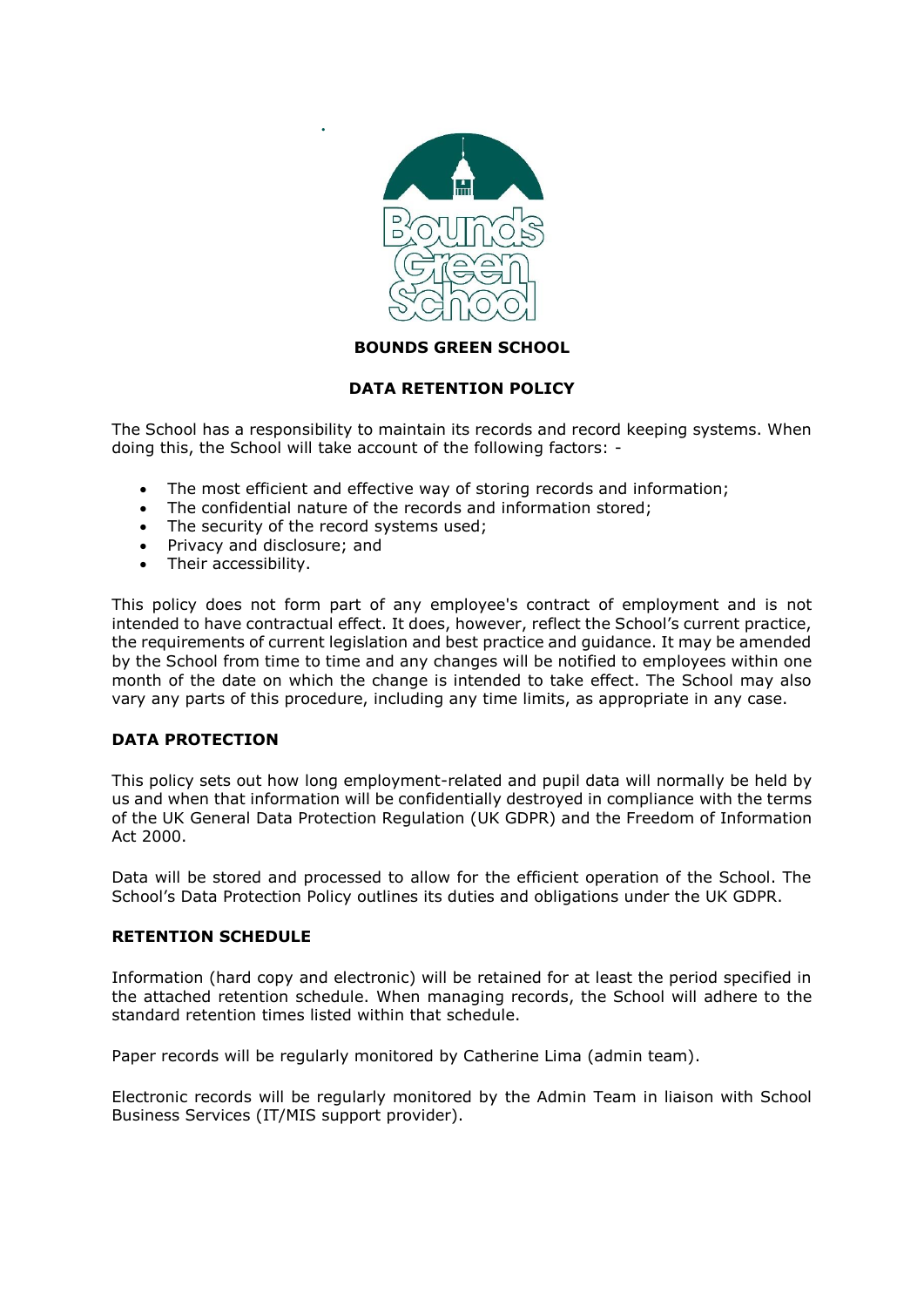The schedule is a relatively lengthy document listing the many types of records used by the school and the applicable retention periods for each record type. The retention periods are based on business needs and legal requirements.

## **DESTRUCTION OF RECORDS**

Where records have been identified for destruction they should be disposed of in an appropriate way. All information must be reviewed before destruction to determine whether there are special factors that mean destruction should be delayed, such as potential litigation, complaints or grievances.

All paper records containing personal information, or sensitive policy information should be shredded before disposal where possible. All other paper records should be disposed of by an appropriate waste paper merchant. All electronic information will be deleted.

The School maintains a database of records which have been destroyed and who authorised their destruction. When destroying documents, the appropriate staff member should record in this list at least: -

- File reference (or other unique identifier);<br>• File title/description:
- File title/description;
- Number of files;
- Name of the authorising officer;
- Date destroyed or deleted from system; and
- Person(s) who undertook destruction.

## **RECORD KEEPING OF SAFEGUARDING**

Any allegations made that are found to be malicious must not be part of the personnel records.

For any other allegations made, the School must keep a comprehensive summary of the allegation made, details of how the investigation was looked into and resolved and any decisions reached. This should be kept on the personnel files of the accused.

Any allegations made of sexual abuse should be preserved by the School for the term of an inquiry by the Independent Inquiry into Child Sexual Abuse. All other records (for example, the personnel file of the accused) should be retained until the accused has reached normal pension age or for a period of 10 years from the date of the allegation if that is longer. Guidance from the Independent Inquiry Child Sexual Abuse states that prolonged retention of personal data at the request of an Inquiry would not contravene data protection regulation provided the information is restricted to that necessary to fulfil potential legal duties that a School may have in relation to an Inquiry.

Whilst the Independent Inquiry into Child Sexual Abuse is ongoing, it is an offence to destroy any records relating to it. At the conclusion of the Inquiry, it is likely that an indication regarding the appropriate retention periods of the records will be made.

### **ARCHIVING**

Where records have been identified as being worthy of preservation over the longer term, arrangements should be made to transfer the records to the archives. A database of the records sent to the archives is maintained by Catherine Lima. The appropriate staff member, when archiving documents should record in this list the following information: -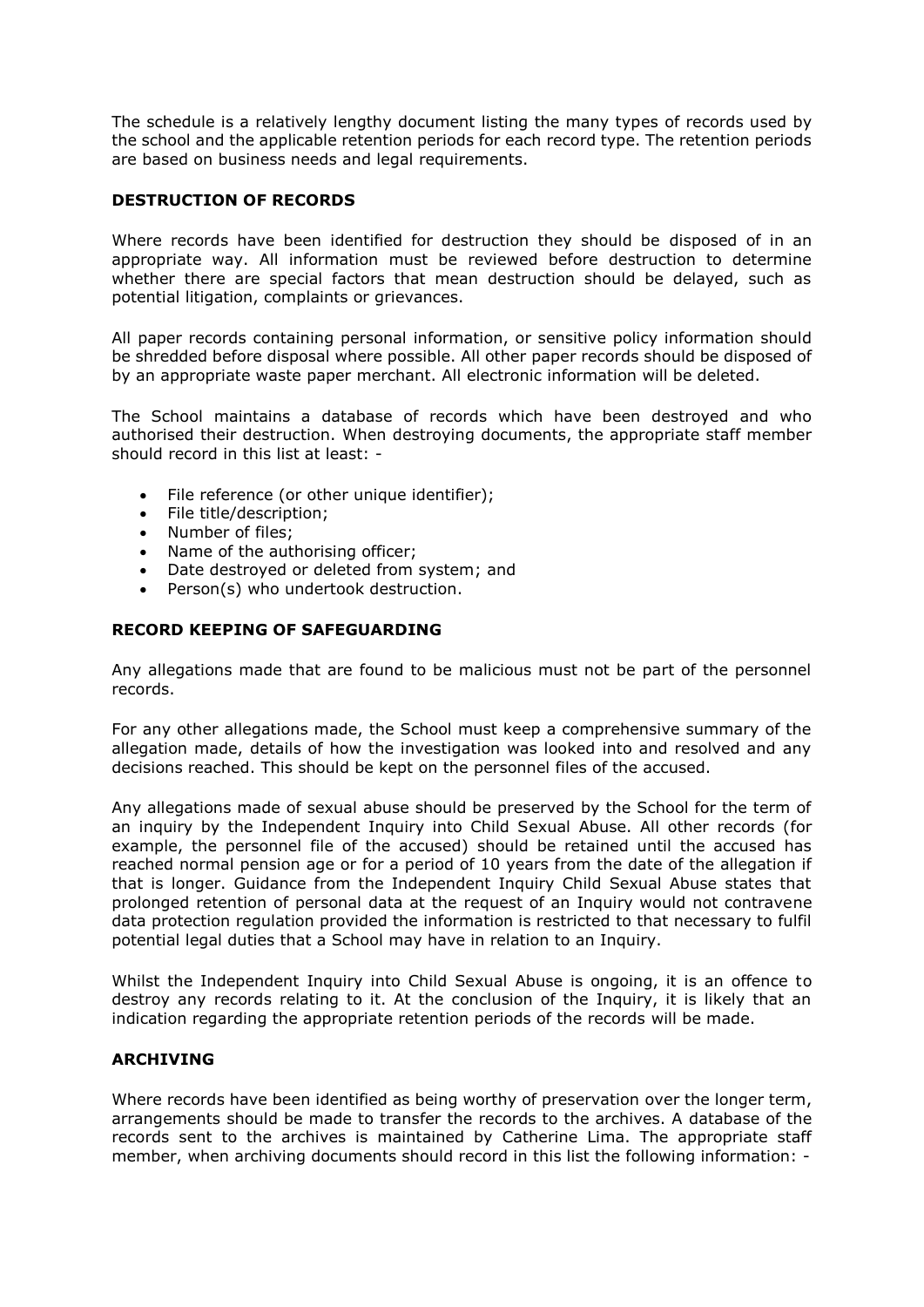- File reference (or other unique identifier);
- File title/description;
- Number of files; and
- Name of the authorising officer.

# **TRANSFERRING INFORMATION TO OTHER MEDIA**

Where lengthy retention periods have been allocated to records, members of staff may wish to consider converting paper records to other media such as digital media or virtual storage centres (such as cloud storage). The lifespan of the media and the ability to migrate data where necessary should always be considered.

## **TRANSFERRING INFORMATION TO ANOTHER SCHOOL**

We retain the Pupil's educational record whilst the child remains at the school. Once a pupil leaves the school, the file should be sent to their next school. The responsibility for retention then shifts onto the next school. We retain the file for a year following transfer in case any issues arise as a result of the transfer.

We may delay destruction for a further period where there are special factors such as potential litigation.

## **RESPONSIBILITY AND MONITORING**

The Admin Team has primary and day-to-day responsibility for implementing this Policy. The Data Protection Officer, in conjunction with the School, is responsible for monitoring its use and effectiveness and dealing with any queries on its interpretation. The Data Protection Officer will consider the suitability and adequacy of this policy and report improvements directly to management.

Internal control systems and procedures will be subject to regular audits to provide assurance that they are effective in creating, maintaining and removing records.

Management at all levels are responsible for ensuring those reporting to them are made aware of and understand this Policy and are given adequate and regular training on it.

### **EMAILS**

Emails accounts are not a case management tool in itself. Generally emails may need to fall under different retention periods (for example, an email regarding a health and safety report will be subject to a different time frame to an email which forms part of a pupil record). It is important to note that the retention period will depend on the content of the email and it is important that staff file those emails in the relevant areas to avoid the data becoming lost. We generally retain emails for 3 years (apart from if subject falls under different retention period e.g health and safety)

### **PUPIL RECORDS**

All Schools with the exception of independent schools, are under a duty to maintain a pupil record for each pupil. If a child changes schools, the responsibility for maintaining the pupil record moves to the next school. We retain the file for a year following transfer in case any issues arise as a result of the transfer.